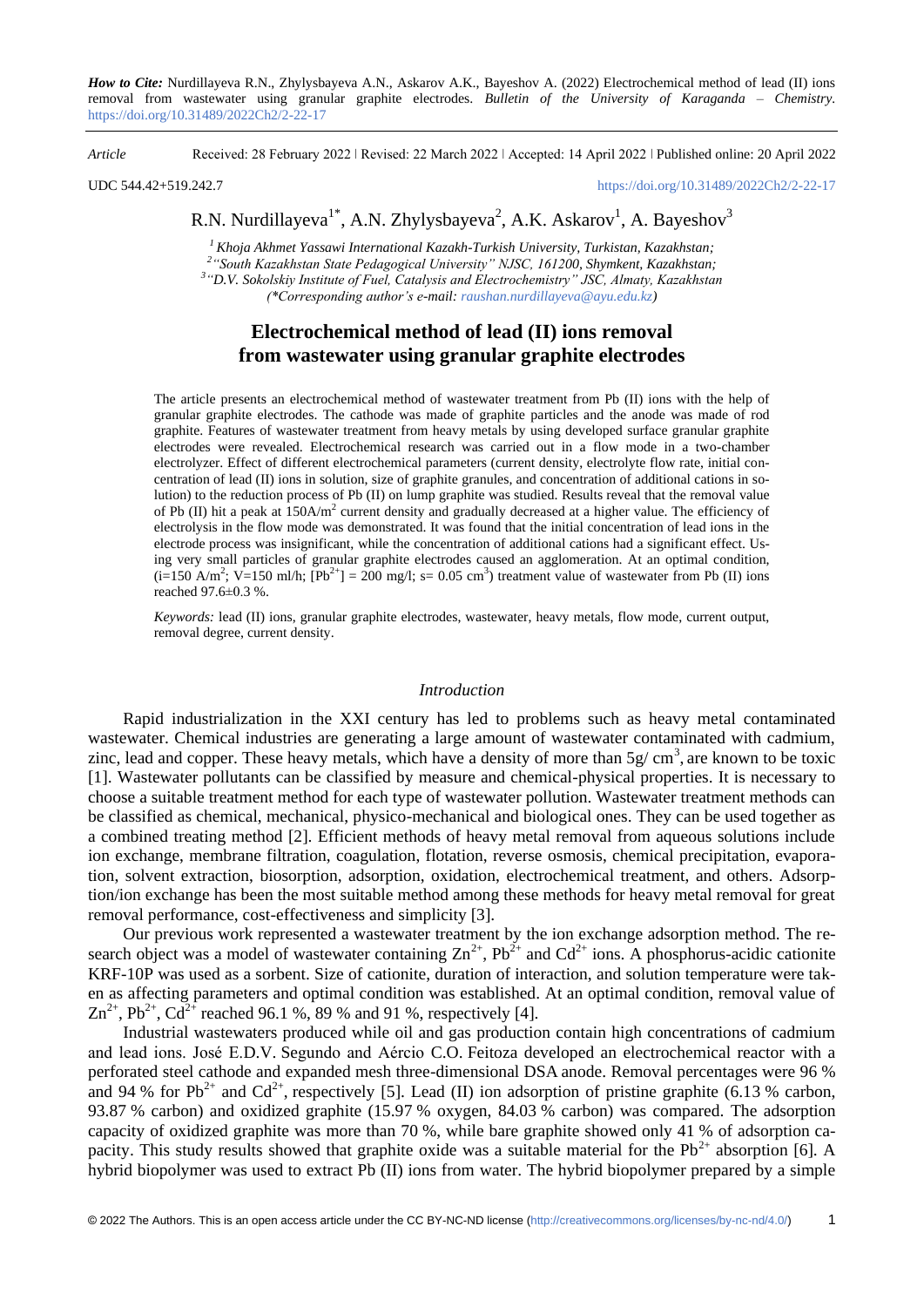one-step galvanostatic polymerization consisted of poly(3,4-ethylenedioxythiophene)/ polystyrene sulfonate (PEDOT/PPS) and the biopolymer lignin (LG). The electrochemical results showed that the neutral solution of lead ions could be absorbed by applying a negative potential. LG can double the adsorption capacity of PEDOT/PSS from 245mg  $g^{-1}$  to 452 mg  $g^{-1}$  [7].

Research on a new electrochemical way of lead (II) ions removal from industrial wastewater showed that iron and aluminum electrodes had a high level of lead, zinc and copper removal. At an initial concentration of 50 mg/l, and at optimal conditions, results showed 98.9 % of lead removal. But these electrodes have a short lifetime [8].

The electrochemical way of Pb (II) removal from wastewater by using iron and aluminum electrodes at low voltage was studied. The removal procedure included three processes i.e., chemical reduction, electrochemical reduction and electrocoagulation. The result showed that the removal value was directly proportional to the voltage and affected by the distance between electrodes and solution acidity. At pH value of 6, an applied voltage of 6V, and electrode distance of 2 cm, removal value of lead (II) was more than 90 % [9]. Electroplating effluents contain a high concentration of lead (II) ions. Researchers developed the removal method of lead (II) by electrocoagulation using iron as a sacrificial electrode. Removal experiment results showed that pH was an important parameter. Anode consumption increased with a decrease in pH while energy consumption increased with an increase in pH of the solution. As a result of the 90 min removal process, the removal value of Pb (II) reached 91.3 % [10].

The Taguchi method is a good technique for improving removal process performance, yield and productivity. It reduces manufacturing costs due to excessive variability in the process. Taguchi method contains several steps such as determining the quality characteristics (current efficiency, energy consumption), identification of the noise factors and test conditions, control parameters and their alternative levels, designing and conducting the matrix experiment, analyzing data, and determining the optimum levels [11]. A 3D reticulated vitreous carbon (RVC) cathode is used to remove lead (II) ions from aqueous solutions under acidic pH conditions. RVC cathode is coupled with a Zn anode. A batch electrochemical cell removed about 95 % of Pb (II) with a cell performance of 73 % [12]. Nanotechnology is also used for wastewater treatment. Yao Xing Lui and Jun Mei Yan used a stainless-steel net electrode coated with single-wall carbon nanotubes (SWCNTs@SSN). The mechanism of the electrochemical lead (II) removal method involved that Pb (II) ions were reduced and deposited on the surface of the SWCNTs@SSN cathode. An experiment was carried out under several parameters such as electrolysis time, pH value, applied voltage and initial lead concentration. After 90 min electrolysis, with an initial Pb (II) concentration of 150 mg/l, removal value reached up to 95 %. After electrolysis with the same conditions a good result was shown for other heavy metals [13].

As a result of literature review, it is obvious that electrochemical methods promise a high lead (II) removal degree. Granular graphite electrode (GGE) using electrochemical method is acceptable for many reasons. GGE has a high value of Pb (II) removal, the electrolysis method is simple, and it is cheap.

The purpose of the research is to study electrochemical methods of wastewater treatment from heavy metals using lump electrodes as a cathode in a flow mode, the influence of different electrochemical parameters to the removal degree (RD) and current output (CO) of metals. We examine an opportunity of using a lump electrode, composites metallic or graphite electrodes with large, developed surface, to avoid pointed out demerits. This treatment method is chemical-free and environmentally friendly, therefore, it could be a perspective direction and application of lumpy electrodes can intensify the process.

## *Experimental*

This work presents the results of the electrolysis of solution with an initial lead concentration of 200 mg/l on granular graphite electrodes. The necessary methods were chosen for carrying out the research. The research was conducted under direct current. A granular graphite electrode was taken as a cathode; a rod graphite electrode was taken as an anode.  $Pb(NO_3)$  was used to produce a model solution containing 200 mg/l of Pb<sup>2+</sup> ions. Solution was acidified with 0.2 M of HNO<sub>3</sub> acid. Electrolysis was carried out in a flow mode in a two-chamber electrolyzer (Figure 1). Solution containing lead (II) ions was passed at a certain rate through the granular electrode layer. Current density (i), electrolyte flow rate (V), initial concentration of Pb (II) in a solution (C), size of graphite granule (s) and concentration of additional cations in the solution were taken as the main parameters of electrolysis during the study to determine the features of removal degree (RD) and current output (CO) of  $Pb^{2+}$  ions in the solution. The duration of electrolysis (t) and thickness of granular graphite layer (l) was constant. An analyzer CTA-1 voltammeter was used for determining a low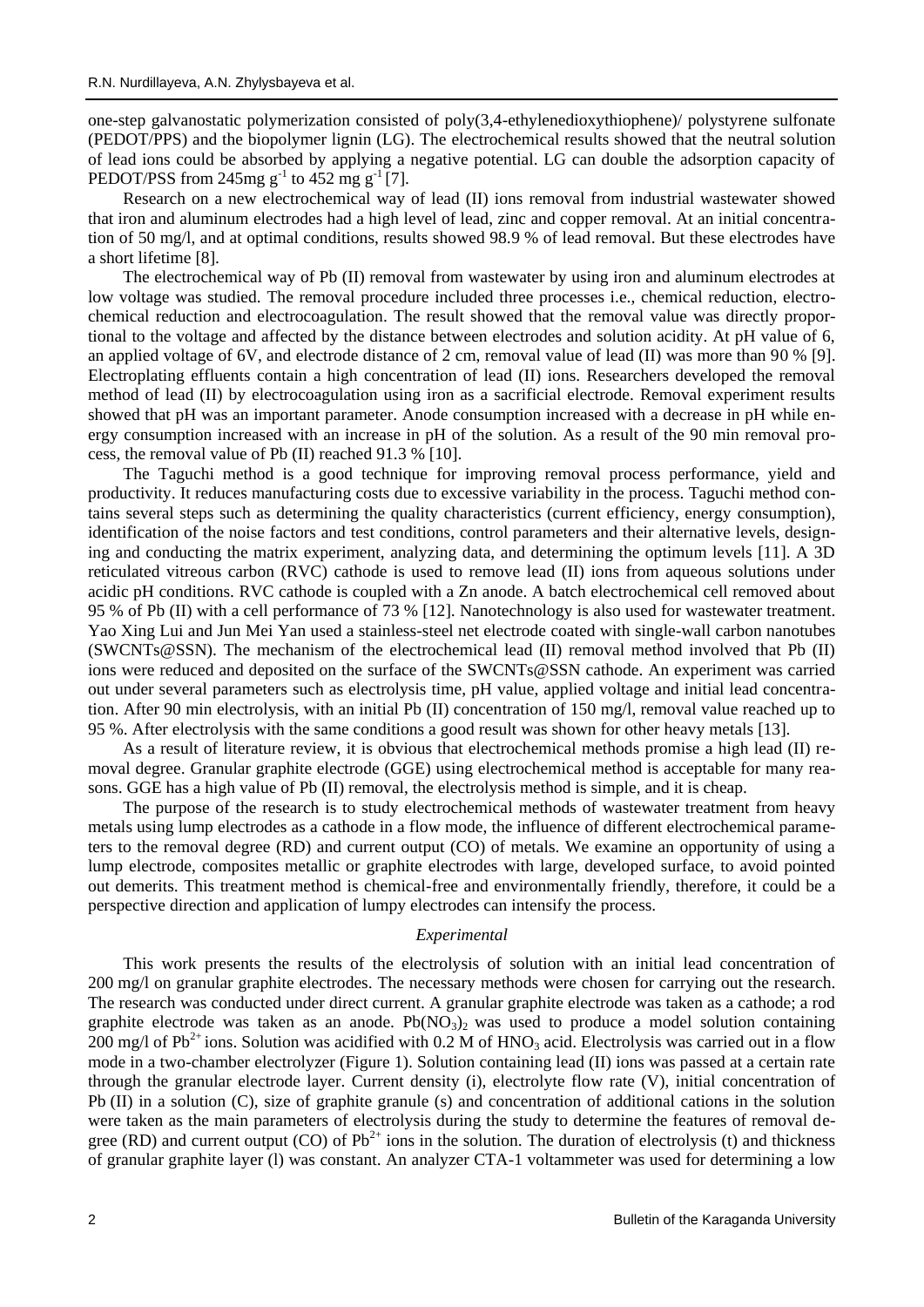concentration of Pb (II) ions with very high accuracy. The process of determining the concentration of Pb (II) ions is shown in Figure 2.

The average mean of Pb (II) removal was determined by formula 1.

$$
\underline{x} = \frac{\sum x_i}{n} \,. \tag{1}
$$

Formula 2 was used to determine a standard deviation:

$$
\Delta x = \frac{\sum |x_i - \underline{x}|}{n} \,. \tag{2}
$$





Figure 2. Determining Pb (II) concentration with a CTA-1 voltammeter

1 — Pb (II) containing wastewater sample; 2 — water flow controller;  $3$  — current input (-);  $4$  — current input (+);  $5$  — anode rod graphite; 6 — copper wire; 7 — granular graphite particles;

8 — cathode plate graphite; 9 — purified solution

Figure 1. Model of electrolyzer

### *Results and Discussion*

The studies were based on the purification of wastewater from lead (II) ions by their electrolytic reduction on granular graphite cathode to an elemental state, according to the reaction:

$$
Pb^{2+} + 2e^- \to Pb^0 \qquad E = -0.126 \text{ V.}
$$
 (3)

Discharge of water takes place at the anode:

$$
2H_2O - 4e^- \rightarrow O_2 + 4H^+ \tag{4}
$$

Experiments were carried out between 50 and 250  $A/m^2$  current densities. It was observed that removal degrees grew steadily until the graphite electrode reached diffusion-limited current density (DLCD). Hydrogen emission occurred parallel to the lead removal at a high current density, consequently, removal of Pb (II) ions began to decrease (Fig. 3). The maximum degree of metal removal from the solution was achieved when the entire volume of the electrode operated at the limiting diffusion current mode. The decrease in the degree of lead extraction can be explained by the intensification of the competitive process of hydrogen evolution at high current densities.

The influence of electrolyte flow rate on lead (II) removal degree was determined. The range of electrolyte flow rate was between 50–350 ml/h. It was established that removal of lead (II) ions reached a maximum value at 150 ml/h electrolyte flow rate and decreased inversely proportional to the flow rate of electrolyte. When electrolyte flows at a high velocity, the reduction reaction of lead becomes less effective (Table 1). This phenomenon can be explained that at even higher flow rates, lead (II) ions cannot be properly reduced at the granular electrodes, and this leads to a decrease in the degree of metal extraction from the solution.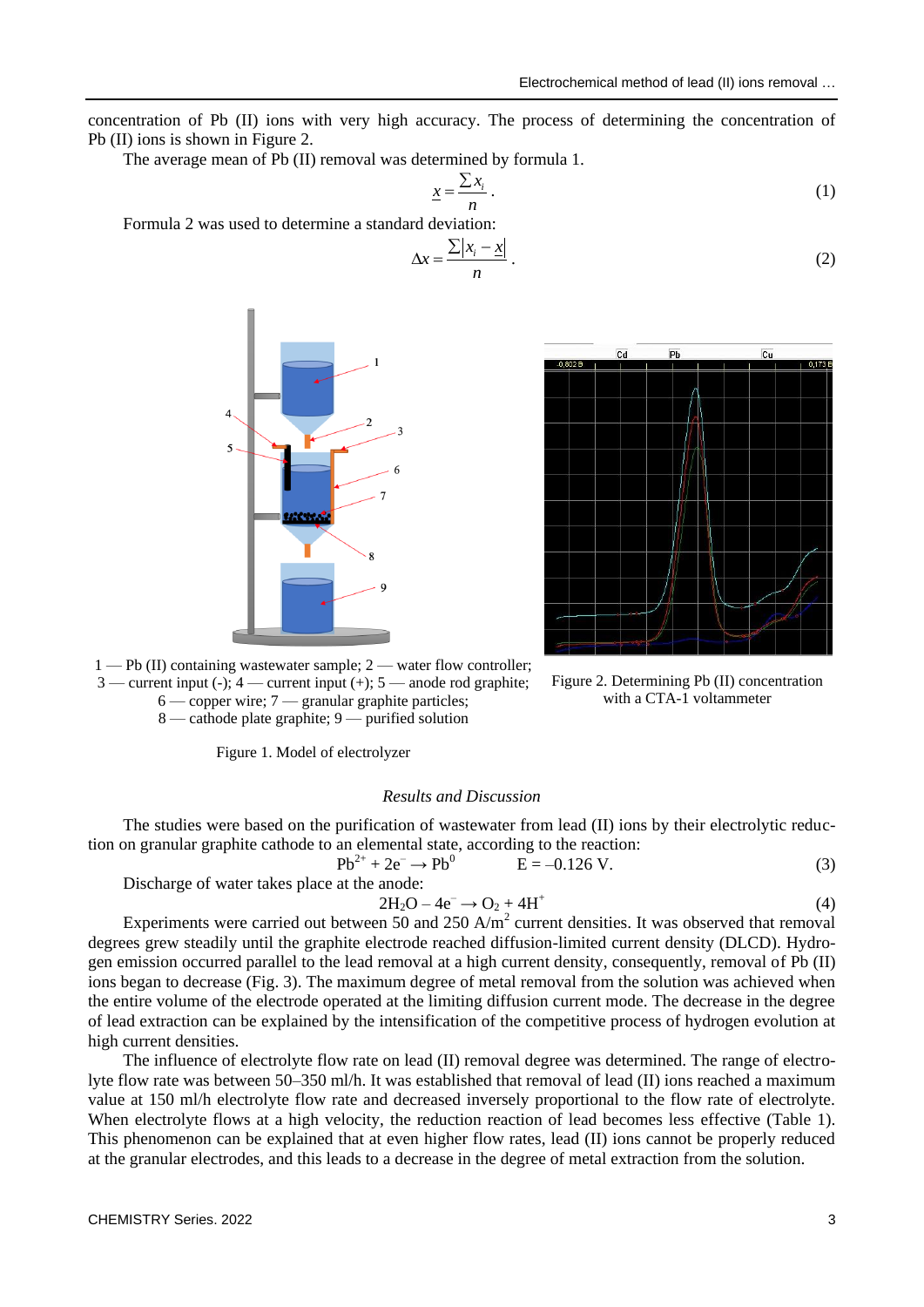

Figure 3. Effect of current density on Pb (II) ions removal degree

Table 1

**Effect of electrolyte flow on Pb (II) ions removal degree**  $(i = 150 \text{ A/m}^2; [\text{Pb}^{2+}] = 200 \text{ mg/l}; s = 0.2 \text{ cm}^3; t = 0.5 \text{ h}; l = 1 \text{ cm}$ 

| ml/h             | 50             | 100                | 150            | 250            | 350            |
|------------------|----------------|--------------------|----------------|----------------|----------------|
| $\%$<br>$\alpha$ | $89.2 \pm 1.5$ | .7 $\pm$ 1.3<br>91 | $92.8 \pm 1.5$ | $86 \pm 1.0$   | $80.5 \pm 1.2$ |
| CO, %            | $50.2 \pm 0.4$ | $51.4 \pm 0.4$     | $52.2 \pm 0.4$ | $48.2 \pm 0.2$ | $45.2 \pm 0.2$ |

The removal value remains the same at a higher initial concentration of lead (II) ions. The rise of the initial concentration of Pb (II) ions causes saturation of solution and interferes with smooth polarization. It leads a process to occur in circumferential areas and the degree of Pb (II) ions removal gradually decreases. Current output gradually increases directly proportional to the initial Pb (II) concentration (Fig. 4).



 $i = 150$  A/m<sup>2</sup>; V = 150 ml/h; s = 0.2 cm<sup>3</sup>; t = 0.5 h;  $l = 1$  cm

Figure 4. Effect of initial lead (II) ions concentration on Pb (II) removal degree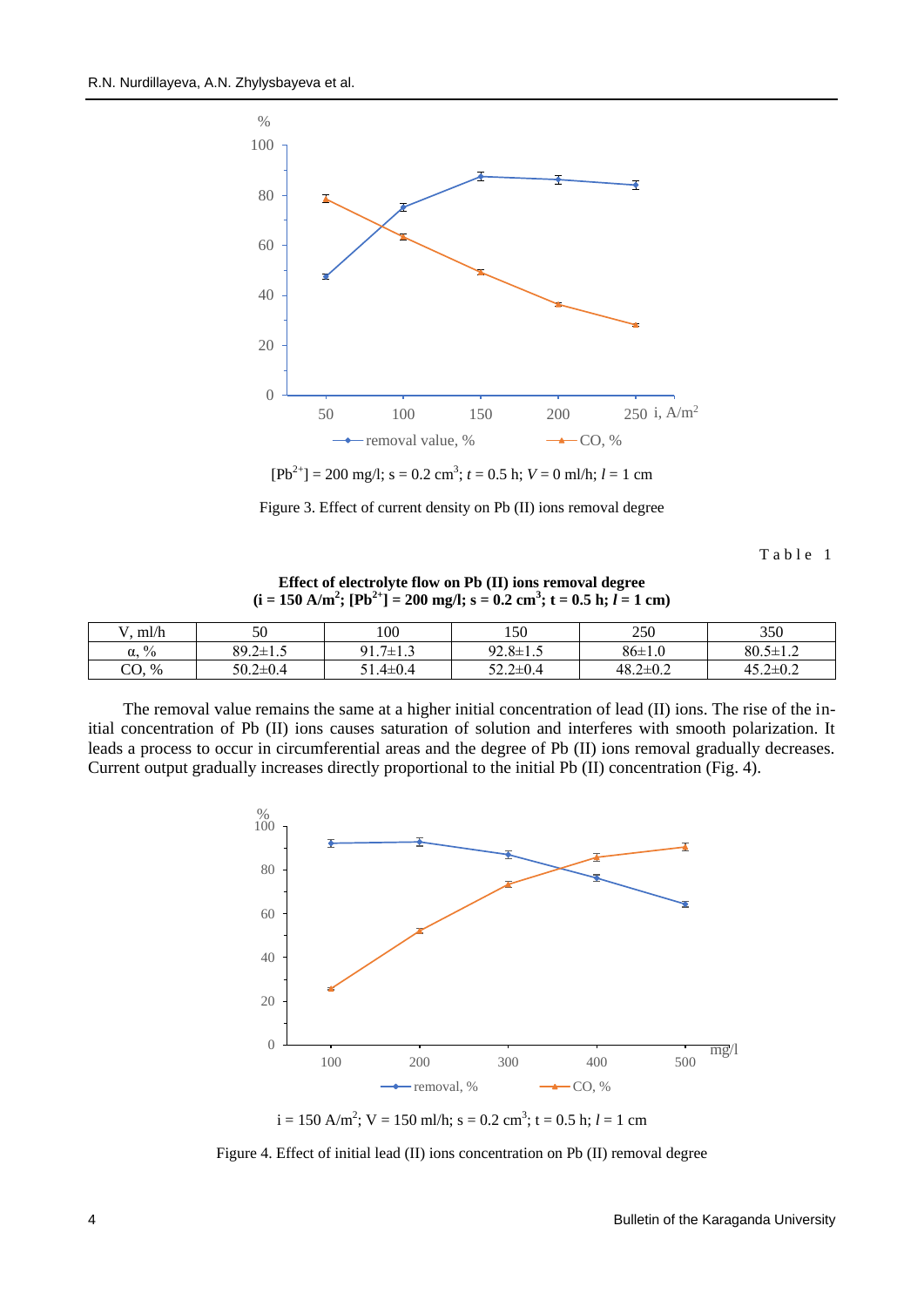The influence of the electrode material on the electrolysis process is also considered. The maximum degree of extraction is observed on the graphite electrode (92.8 %), whereas on the lead electrode, this figure reached just under 68 %, as the copper electrode accounted for only 44 %. As a comparison, the experiment also was carried out without granular electrodes, which means only on a graphite substrate. It turned out that the degree of lead extraction didn't exceed even 15 %.

It was observed that change in graphite granule size affected the removal value of lead ions. Smaller granule size resulted in a higher removal degree and a higher current output while larger electrode granules resulted in a lower removal degree and less current output (Table 2). However, results of research carried out with the help of 1mm<sup>3</sup> granular graphite electrode showed that removal degree decreased steadily. It was found that small granules  $(< 0.01 \text{ cm}^3)$  agglomerated and became less effective because of the small reacting area.

Table 2

| s, cm             | ሰ ጎኛ<br>J.ZJ   | ∪.∠            | $0.15\,$       | 0.1            | 0.05           |
|-------------------|----------------|----------------|----------------|----------------|----------------|
| $\%$<br>α.        | $89.9 \pm 0.7$ | $92.8 \pm 0.8$ | $94.4 \pm 0.8$ | $96.7 \pm 0.6$ | $97.6 \pm 0.3$ |
| rη<br>$\%$<br>ĆU. | $50.4 \pm 0.4$ | 52.2±0.4       | $53 \pm 0.2$   | 54.2±0.19      | $54.9 \pm 0.1$ |

## **Effect of graphite granular electrode size on Pb (II) ions removal degree**  $(i = 150 \text{ A/m}^2; \ \nabla = 150 \text{ ml/h}; \ [\text{Pb}^2] = 200 \text{ mg/l}; \ t = 0.5 \text{ h}; \ l = 1 \text{ cm}$

The influence of additional cations concentration in the solution on the Pb (II) ions removal degree and current output was determined during the electrolysis including copper ions. Lead (II) ions removal value and current output reduce gradually when copper concentration is increased in the solution (Table 3). This phenomenon can be explained by the reduction of copper ions parallel to the lead ions on the cathode.

Table 3

**Effect of additional cations concentration on Pb (II) ions removal degree**  $\mathbf{(i =} 150 \text{ A/m}^2; \text{ V} = 150 \text{ mJ/h}; \text{ [Pb}^{2+}\text{]} = 200 \text{ mg/l}; \text{ s} = 0.05 \text{ cm}^3; \text{ t} = 0.5 \text{ h}; l = 1 \text{ cm}^3$ 

| $\lceil Cu^{2+} \rceil$        | 50         | 100            | 150            | 200                 | 250                |
|--------------------------------|------------|----------------|----------------|---------------------|--------------------|
| $\frac{0}{0}$<br>$\alpha$      | 90.6±0.9   | $88 \pm 0.7$   | $85.2 \pm 0.8$ | $79.7 \pm 0.8$      | 74<br>$3\pm 0.7$   |
| $\cap$<br>$\frac{9}{6}$<br>UV. | $\pm 0.25$ | $49.4 \pm 0.2$ | $47.8 \pm 0.2$ | $.8 \pm 0.22$<br>44 | $.8 \pm 0.2$<br>41 |

At an optimal condition, (i = 150 A/m<sup>2</sup>; V = 150 ml/h; [Pb<sup>2+</sup>] = 200 mg/l; s = 0.05 cm<sup>3</sup>) removal value and current output of Pb (II) reached 97.6±0.3 % and 54.9±0.1 %, respectively. It should be noted that if the solution is passed through several such kinds of electrolyzers, the removal value of Pb (II) ions will be higher. Deposited lead can be extracted from the electrode by burning the graphite.

## *Conclusions*

As a result of research, the influence of main factors affecting Pb (II) removal value was determined. It was observed that Pb (II) ions removal degree reached the maximum at 150  $A/m<sup>2</sup>$  and decreased gradually because of hydrogen emission parallel to the lead (II) removal at higher current densities. At a high electrolyte flow rate, the reduction reaction of lead becomes less effective. A higher initial concentration of Pb (II) ions results in higher current output and lower removal value. The removal value and current output are inversely proportional to the size of cathode graphite particles, however, particles smaller than 0.01cm<sup>3</sup> become less effective because of particle agglomeration. Additional cations decreased the removal value and current output of Pb (II) ions. As a result of the research work the optimal conditions of electrolysis are established, at which (i = 150 A/m<sup>2</sup>; V = 150 ml/h;  $[Pb^{2+}]$  = 200 mg/l; s = 0.05 cm<sup>3</sup>) Pb (II) ions removal degree from wastewater accounted for 97.6±0.3 %.

The results of electrochemical research with the use of granular electrodes showed an opportunity of using electrochemical methods for wastewater treatment to intensify the electrode processes and to solve some ecological problems of the chemical and metallurgical industry. We consider that using granular electrodes is a new direction in the electrochemical branch on the solution of ecological problems.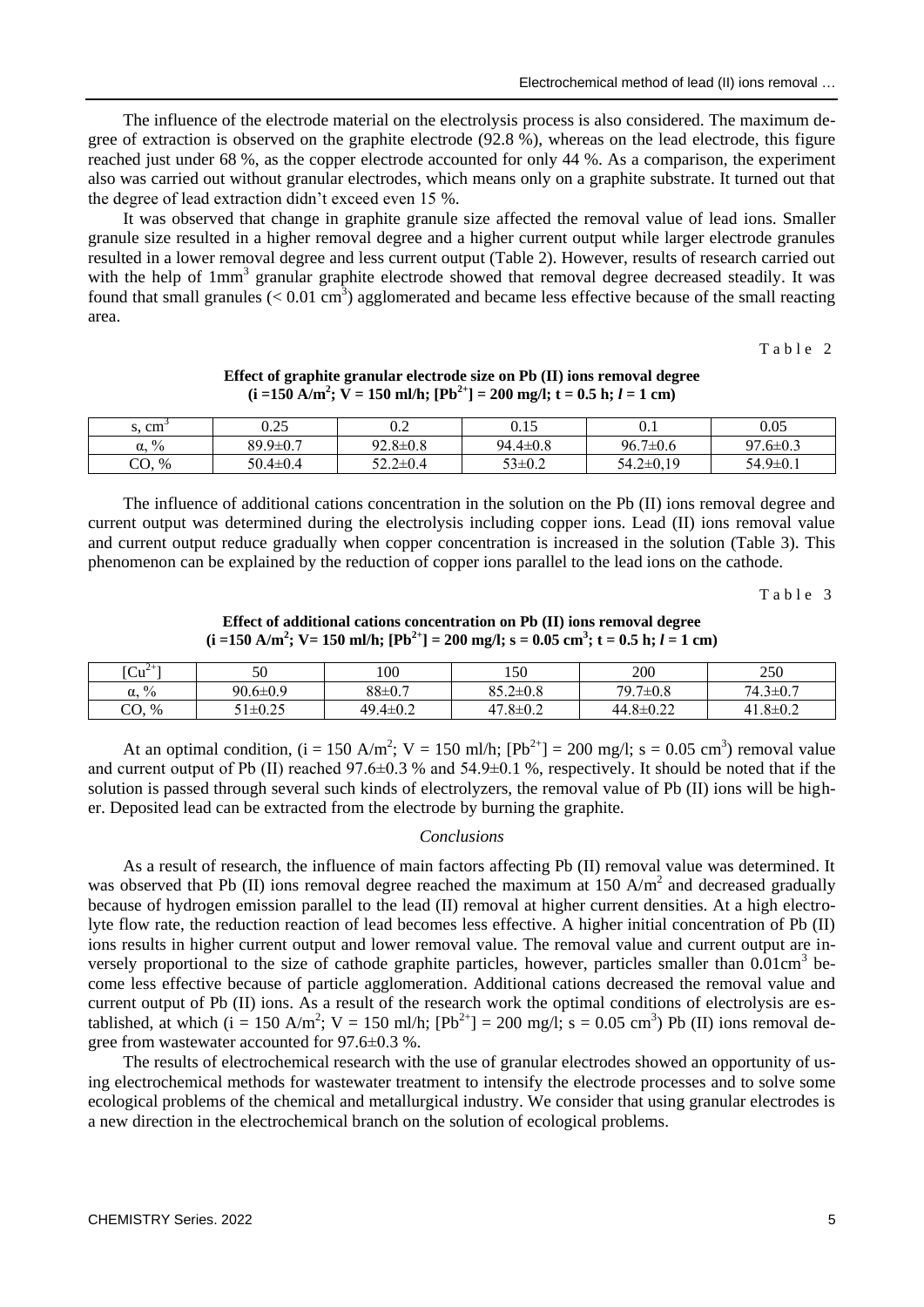#### References

1 Shrestha R. Technological trends heavy metals removal from industrial wastewater: A review / S. Ban, S. Devkota, S. Sharma, R. Joshi, A.P. Tiwari, M.K. Joshi // Journal of Environmental Chemical Engineering. — 2021. — Vol. 9, No. 4. — P. 105688[. https://doi.org/10.1016/j.jece.2021.105688](https://doi.org/10.1016/j.jece.2021.105688)

2 Zhylysbayeva A. Electrochemical methods of wastewater treatment from heavy metals / A. Zhylysbayeva, R. Nurdillayeva, A. Bayeshov // In Integrated Water Cycle Management in Kazakhstan. P. 145–149. Eds. Meyer B.C. & Lundy L. Almaty: Al-Farabi Kazakh National Publishing House, 2014. — 304 p. ISBN: 978-601-04-0900-2

3 Khaligh N.G. Recent advances in water treatment using grapheme-based materials / N.G. Khaligh, M.R. Johan // Mini-Reviews in Organic Chemistry. — 2020. — Vol. 17. — P. 74–90[. https://doi.org/10.2174/1570193X16666190516114023](https://doi.org/10.2174/1570193X16666190516114023%5b2)

4 Бабажанова С.З. Ақаба суларды ауыр және түсті металл иондарынан ион алмастырғыш адсорбция әдісімен тазарту / С.З. Бабажанова, Р.Н. Нұрділлаева, Өзлер Мехмет Али // ҚазҰУ Хабаршысы, Химия Сериясы — 2016 — Т. 83, № 3-4. – Б. 45–51.

5 Segundo Jose E.D.V. Cadmium and lead removal from aqueous synthetic wastes utilizing Chemelec electrochemical reactor: Study of the operating conditions / E.D.V. Segundo Jose, Giancarlo R. Salazar-Banda, Aercio C.O. Feitoza, Eudesio O. Vilar, Eliane B. Cavalcanti // Separation and Purification Technology. — 2012. — Vol. 88. — P. 107–115. [https://doi.org/10.1016/](https://doi.org/10.1016/j.seppur.2011.12.023) [j.seppur.2011.12.023](https://doi.org/10.1016/j.seppur.2011.12.023)

6 Selvanantharajah N. Removal of lead by oxidized graphite / N. Selvanantharajah, P. Iyngaran, P. Abiman, N. Kuganathan // Journal of Carbon Research. — 2021. — Vol. 7, No. 23[. https://doi.org/10.3390/c7010023](https://doi.org/10.3390/c7010023)

7 Checkol F. Highly stable and efficient lignin-PEDOT/ PSS composites for removal of toxic metals / F. Checkol, A. Elfwing, G. Greczynski, S. Mehretie, O. Inganas, S. Admassie // Advanced Sustainable Systems. — 2018. — Vol. 2. [https://doi.org/10.1002/](https://doi.org/10.1002/adsu.201700114) [adsu.201700114](https://doi.org/10.1002/adsu.201700114)

8 Khue A.V. Research on a new electrochemical method combined with chemical coagulation in removal of lead, zinc, and copper from wastewater / A.V. Khue, J.X. Xiao, G.L. Tian, H.P. Rui, L.L. Shu & L.Y. Xiu // Desalination and Water Treatment. -2015. — Vol. 57, No. 33. — P. 15343–15352[. https://doi.org/10.1080/19443994.2015.1070757](https://doi.org/10.1080/19443994.2015.1070757%5b4)

9 Rao X. Simultaneous removal of lead (II) and nitrate from water at low voltage / X. Rao, Q. Li, C. Inoue, I. Ahmad, J. Yi, Y. Liu, J. Zhamg // Journal of Water Process Engineering. — 2019. — Vol. 32, No. 100940. [https://doi.org/10.1016/](https://doi.org/10.1016/j.jwpe.2019.100940%5b6) [j.jwpe.2019.100940](https://doi.org/10.1016/j.jwpe.2019.100940%5b6)

10 Sharma D. Removal of chromium (VI) and lead from electroplating effluent using electrocoagulation / D. Sharma, P.K. Chaudhari, A.K. Prajapati // Separation Science and Technology. — 2019. — Vol. 55. — P. 321–331. <https://doi.org/10.1080/01496395.2018.1563157>

11 Kaminari N.M.S. Heavy metals recovery from industrial wastewater using Taguchi method / N.M.S. Kaminari, D.R. Schultz, M.J.J.S. Ponte, H.A. Ponte, C.E.B. Marino, A.C. Neto // Chemical Engineering Journal. — 2007. — Vol. 126. — P. 139–146. <https://doi.org/10.1016/j.cej.2006.08.024>

12 Ramalan N.H.M. Impulsive removal of Pb (II) at a 3-D reticulated vitreous carbon cathode / N.H.M. Ramalan, F.S. Karoonian, M. Etesami, S.Wen-Min, M.A. Hasnat, N. Mohamed // Chemical Engineering Journal. — 2012. — Vol. 202. — P. 123–129[. https://doi.org/10.1016/j.cej.2012.07.006](https://doi.org/10.1016/j.cej.2012.07.006)

13 Liu Y. The study of lead removal from aqueous solution using an electro-chemical method with a stainless-steel net electrode coated with wall carbon nanotubes / Y.X. Liu, J.M. Yan, D.X. Yuan, Q.L. Li, X.Y. Wu // Chemical Engineering journal. — 2013. — Vol. 218. — P. 81-88.<https://doi.org/10.1016/j.cej.2012.12.020>

## Р.Н. Нұрділлаева, А.Н. Жылысбаева, А.Х. Аскаров, А. Баешов

## **Түйіршікті графит электродтарының көмегімен ақаба суды қорғасын (II) иондарынан тазалаудың электрохимиялық әдісі**

Ақаба суларды құрамындағы ауыр металдардан тазалауда электрохимиялық әдіс өзге әдістерге қарағанда интенсивтілігі, тұрақтылығы және құрылғы конструкциясының қарапайымдылығы сияқты біршама қасиеттерімен ерекшеленеді. Мақалада түйіршікті графит электродтарын қолдану арқылы ақаба суларды Pb (II) иондарынан тазартудың электрохимиялық әдісі ұсынылды. Катод ретінде түйіршікті графит кесінділері, ал анод ретінде стерженді графит электроды қолданылды. Ақаба суларды ауыр металдар иондарынан дамыған беттік ауданды түйіршікті графит электродтарда электролиз тәсілімен тазарту ерекшелігі көрсетілді. Электрохимиялық зерттеу екі камералы электролизерде ағынды режимде жүргізілді. Түйіршікті электродтарда қорғасын (II) ионының тотықсыздану үрдісіне негізгі электрохимиялық параметрлердің (ток тығыздығы, электролит ағынының жылдамдығы, ерітіндідегі Pb (II) ионының бастапқы концентрациясы, графит түйіршіктерінің мөлшері және ерітіндідегі қосымша катиондардың концентрациясы) әсері зерттелді. Зерттеу нәтижесінде, ақаба сулардың қорғасын (II) иондарынан тазалану дәрежесі түйіршікті графит электродында 150 А/м<sup>2</sup> ток тығыздығында ең жоғары мәнге ие болатындығы анықталды. Электролизді ағынды режимде жүргізудің тиімділігі көрсетілді. Электродтық үрдіске қорғасын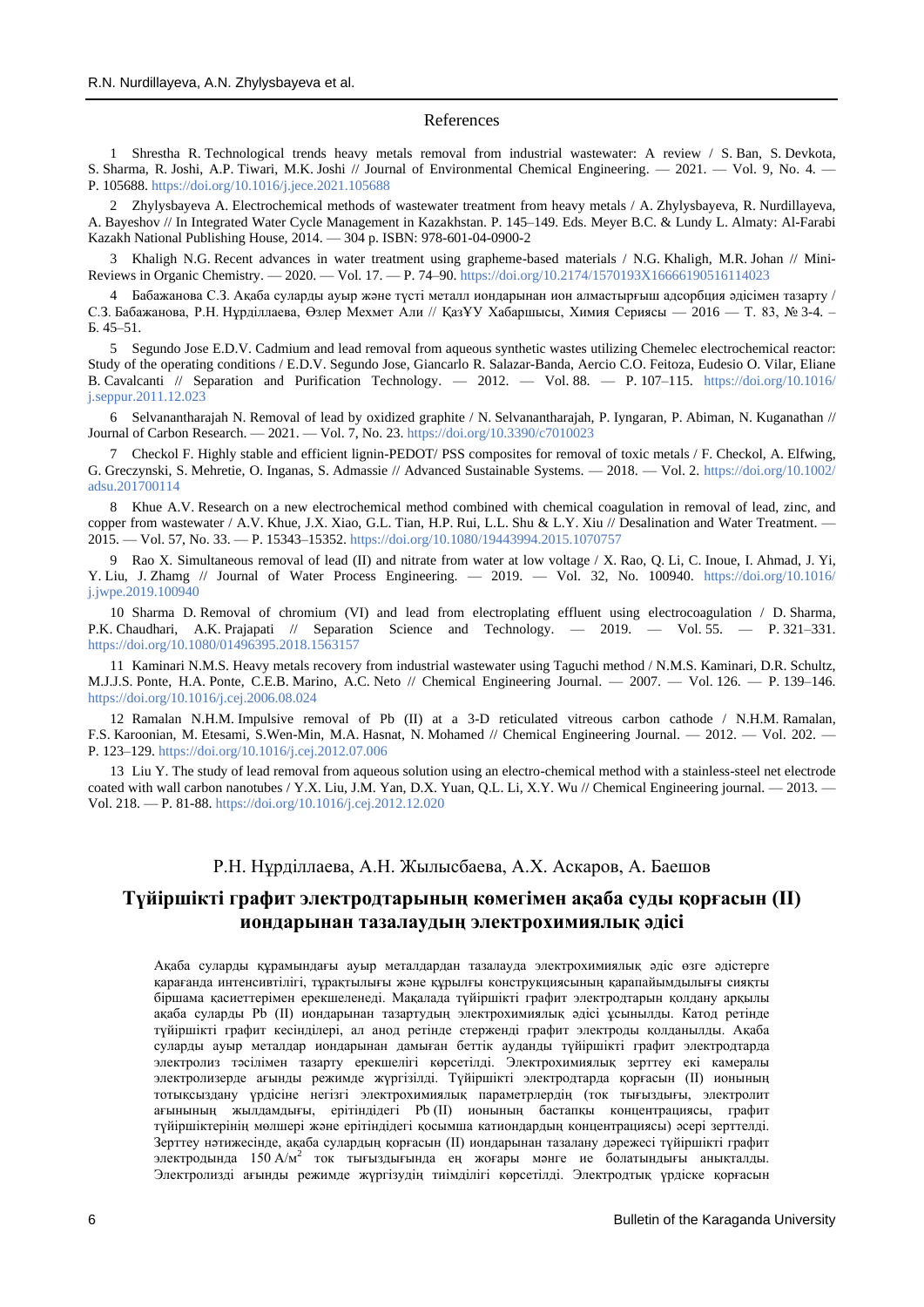иондарының бастапқы концентрациясының әсері елеусіз болса, қосымша катиондардың концентрациясы елеулі әсер ететіндігі анықталды. Түйіршікті графит электродтарының өте майда ұнтақтарын пайдаланғанда, оларға агломерация құбылысы тән екендігі көрсетілді. Электролиздің оңтайлы жағдайларында (i = 150 а/м<sup>2</sup>; V = 150 мл/сағ; [Pb<sup>2+</sup>] = 200 мг/л; s = 0,05 см<sup>3</sup>) ақаба сулардың Pb (II) иондарынан тазалану дәрежесі 97.6±0.3 % құрады.

*Кілт сөздері:* қорғасын (II) иондары, түйіршікті графит электродтары, ақаба сулар, ауыр металдар, ағынды режим, ток бойынша шығым, тазалану дәрежесі, ток тығыздығы.

## Р.Н. Нурдиллаева, А.Н. Жылысбаева, А.Х. Аскаров, А. Баешов

# **Электрохимический способ очистки сточных вод от ионов свинца (II) с применением кусковых графитовых электродов**

Электрохимический метод очистки сточных вод от тяжелых металлов отличается от других методов рядом свойств, таких как интенсивность, стабильность и простата конструкции устройства. В статье предложен электрохимический способ очистки сточных вод от ионов Pb (II) с помощью кусковых графитовых электродов. В качестве катода использовались куски гранулированного графита, в качестве анодов — стержневые графитовые электроды. Методом электролиза показана особенность очистки сточных вод от ионов тяжелых металлов на кусковых графитовых электродах с развитой поверхностью. Электрохимические исследования проводились в двухкамерном электролизере в проточном режиме. Изучено влияние основных электрохимических параметров (плотности тока, расхода электролита, начальной концентрации ионов свинца в растворе, размера гранул графита и концентрации дополнительных катионов в растворе) на восстановительный процесс ионов свинца на кусковых электродах. В результате исследования установлено, что степень очистки сточных вод от ионов свинца имеет максимальное значение при плотности тока 150 А/м<sup>2</sup> на кусковом графитовом электроде. Показана эффективность электролиза в проточном режиме. Установлено, что начальная концентрация ионов свинца влияет на электродный процесс незначительно, в то же время существенное влияние оказывает концентрация дополнительных катионов. При использовании очень мелких кусковых графитовых электродов было показано, что для них характерно явление агломерации. При оптимальных условиях электролиза (i = 150 А/м<sup>2</sup>; V = 150 мл/ч;  $[Pb^{2+}]$  = 200 мг/л; s = 0,05 см<sup>3</sup>) степень очистки сточных вод от ионов Pb (II) составила 97.6±0.3 %.

*Ключевые слова:* ионы свинца (II), кусковые графитовые электроды, сточные воды, тяжелые металлы, проточный режим, выход по току, степень очистки, плотность тока.

#### References

1 Ban, S., Devkota, S., Sharma, S., Joshi, R., Tiwari, A.P., Joshi M.K. (2021). Technological trends heavy metals removal from industrial wastewater: A review. *Journal of Environmental Chemical Engineering, 9*(4), 105688. <https://doi.org/10.1016/j.jece.2021.105688>

2 Zhylysbayeva, A., Nurdillayeva, R., Bayeshov, A. (2014). Electrochemical methods of wastewater treatment from heavy metals. 145-149. In *Integrated Water Cycle Management in Kazakhstan*. Almaty: Al-Farabi Kazakh National Publishing House. 304. ISBN: 978-601-04-0900-2

3 Khaligh, N.G., Johan M.R. (2020). Recent advances in water treatment using grapheme-based materials. *Mini-Reviews in Organic Chemistry, 17*, 74-90[. https://doi.org/10.2174/1570193X16666190516114023](https://doi.org/10.2174/1570193X16666190516114023)

4 Babazhanova, S.Z., Nurdillayeva R.N., Ozler Mehmet Ali (2016). Ochistka stochnylh vod ot ionov tyazhelykh i tsvetnykh metallov ionoobmennoi adsorbciei [Wastewater treatment from ions of heavy and non-ferrous metals by ion-exchange adsorption]. *Vestnik KazNU. Seriia Khimiia.* — *Bulletin of KazNU. Chemistry Series, 87(3-4),* 45–51 [in Kazakh]

5 Segundo Jose, E.D.V., Salazar-Banda, G.R., Feitoza, A.C.O., Vilar, E.O., Cavalcanti, E.B. (2012). Cadmium and lead removal from aqueous synthetic wastes utilizing Chemelec electrochemical reactor: Study of the operating conditions. *Separation and Purification Technology*, *88*, 107–115[. https://doi.org/10.1016/j.seppur.2011.12.023](https://doi.org/10.1016/j.seppur.2011.12.023)

6 Selvanantharajah, N., Iyngaran, P., Abiman, P., Kuganathan N., (2021). Removal of lead by oxidized graphite. *Journal of Carbon Research, 7*(23)[. https://doi.org/10.3390/c7010023](https://doi.org/10.3390/c7010023)

7 Checkol, F., Elfwing, A., Greczynski, G., Mehretie, S., Inganas, O., Admassie S. (2018). Highly stable and efficient lignin-PEDOT/ PSS composites for removal of toxic metals. *Advanced Sustainable Systems*, *2*.<https://doi.org/10.1002/adsu.201700114>

8 Khue A.V., Xiao J.X., Tian G.L., Rui H.P., Shu L.L. & Xiu L.Y. (2015). Research on a new electrochemical method combined with chemical coagulation in removal of lead, zinc, and copper from wastewater. *Desalination and Water Treatment, 57*(33), 15343-15352.<https://doi.org/10.1080/19443994.2015.1070757>

9 Rao, X., Li, Q., Inoue, C., Ahmad, I., Yi, J., Liu, Y., Zhamg J. (2019). Simultaneous removal of lead (II) and nitrate from water at low voltage. *Journal of Water Process Engineering*, *32*(100940).<https://doi.org/10.1016/j.jwpe.2019.100940>